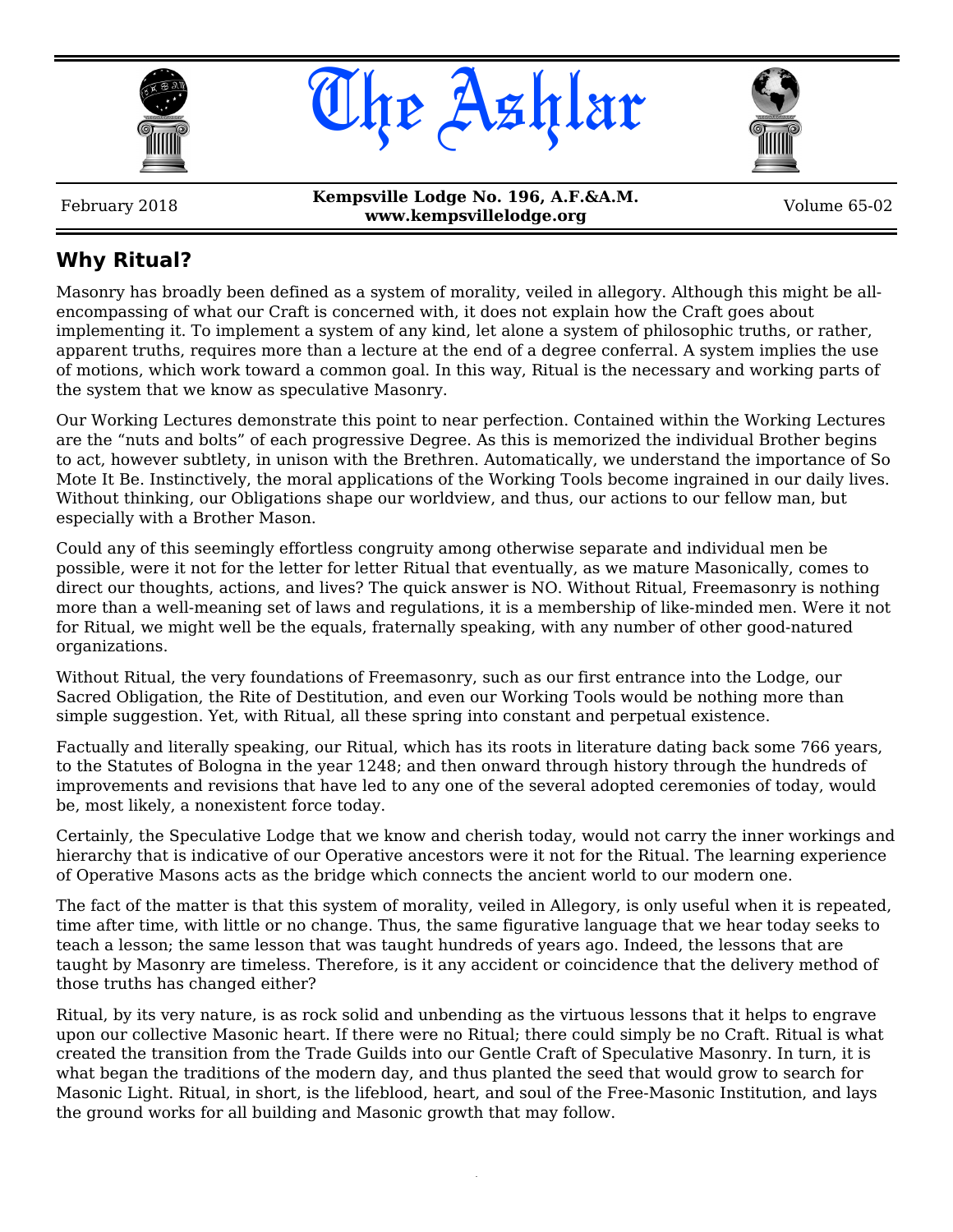# **From The East**



Brethren, as you recall, my theme for this year is; The Three R's of Masonry; Ritual, Retention, and Relief. Over the next three months the frontpage article of the Ashlar will showcase

them individually in an attempt take a deeper dive into their purpose and meaning as well as the intention of your officers to bring focus and action to each. This month covers Ritual. As you read in the cover story, Ritual is what sets Masonry apart from other organizations and without Ritual there is no Craft. I hope you enjoyed reading it.

I previously stated that excellence in ritual and beauty in ceremony will be our distinction in 2018. I want to make sure that we take the right steps to make this statement come true. We owe that to each other, more importantly we owe it to the candidate. I am happy to report that we are well under way! Our new Lodge School format kicked off on January 15th and looks to be a success. Right Worshipful Tom McGowan is whipping us into shape! Additionally, Right Worshipful Steve Ridgeway was our guest speaker at the January Stated Communication and spoke eloquently on Ritual. If you missed his talk you missed a good one. He covered every aspect of what it is that we are determined to do this year in Kempsville Lodge. Thank you, Right Worshipful Steve, for energizing and encouraging us to strive for Ritual excellence.

Brethren, the rest is up to you. If you have a desire to be involved in Ritual now is your chance. Come to Monday night school. We start at 6:30 with targeted training. It is a new approach aimed to break down the parts into bite-sized pieces. You will not be put on the spot and can learn at your own pace. We have several instructors lined up to cover the various parts and I believe you will enjoy this approach. If performing Ritual is not for you, please remember that it is vitally important to fill the sidelines. This support means so much to the brethren performing degree work as well as the candidates.

Please remember that this is your Lodge. It's not just the officers and a few regulars who run the show. It takes everyone to make our Lodge a success and I encourage each one of you to get involved in some manner. Make your interests known, we will be more than happy to plug you in. Remember, you get out of it what you put into it.

Brother Chris Anders, Worshipful Master

#### **From The West**



Over the past few weeks I have found myself doing more reading than I typically do. I suspect the short days and winter chill have kept me inside more often than not. One topic I have

found especially interesting is the articles, stories and books about Masonry and more specifically the misinformation among those still in the dark. Even authors claiming to be former Freemasons somehow present an inaccurate view of our fraternity.

Although this misinformation is usually harmless it did give rise to the Anti-Masonry party during the 1826 presidential election season. The misinformation was so rampant that Freemasonry was seen as the biggest threat to our young democracy and had to be removed from any political involvement.

Even before the founding of the United States, the Catholic Church forbid parishioners from participating in Masonry. The secrecy and mystery surrounding the Craft contradicted the direction of the church and had to be shunned.

What can we do to guard against these types of negative reactions and other negative press? I believe our first obligation is to educate ourselves on the fraternity. The Lodge and the Grand Lodge offer several resources to help with this. The Lodge Education Officer can direct a brother to some of the resources in the lodge and to the Grand Lodge website for others. Our second obligation is to share information with those uninitiated or direct them to someone more knowledgeable on Freemasonry while protecting the secrets of our craft. Lastly we have an obligation to point out flaws among our brothers and "in the most friendly manner" offer a correction.

The health of our fraternity and the way the public views it is incumbent on all of us. We should do our best to ensure that we project a positive image and relay correct and accurate information or direct the inquisitor to a more informed brother.

Brother Roger Taylor, Senior Warden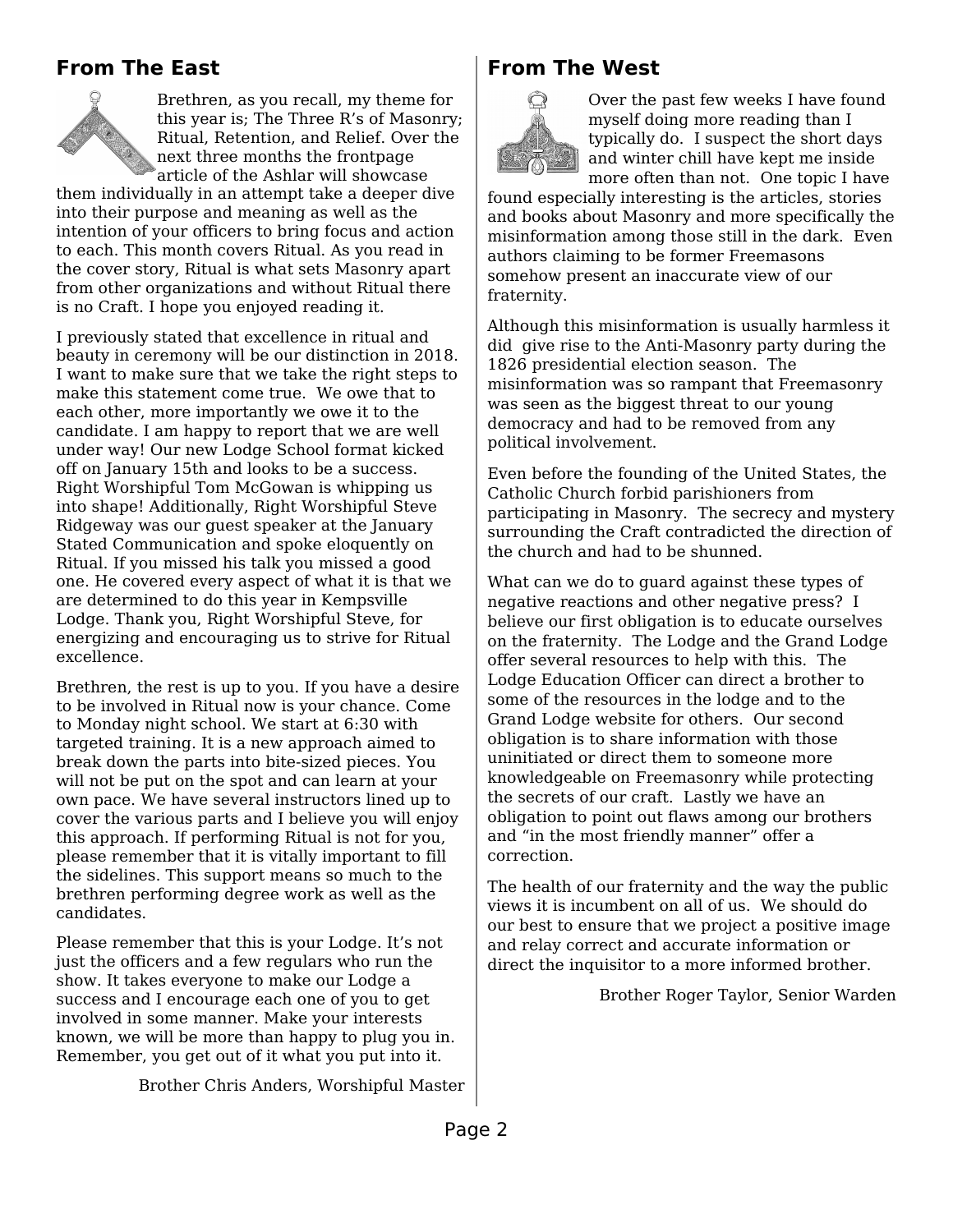# **From The South**



Brethren, we are off to a great start with our ritual work this year with the raising of two new Master Masons and two new Entered Apprentices in January. Although it had been almost two months since we last did degree

work, our Kempsville team rose to the challenge and put on some outstanding presentations for our candidates.

For speculative Masons, the ritual is truly our Craft. We carefully shape it and work it so that we can provide an impressive and meaningful experience for our candidates. I have had no greater satisfaction as a Mason then when a candidate has come up to me following a degree and expressed to me how impressed they were and how much it meant to them. I would encourage all Brothers to participate whenever they can, either on the sidelines or as part of the ritual team.

Brother Dave Trzeciakiewicz, Junior Warden

# **Masonic Birthdays for February**

Alex Harvey Adkins '76 David H. Armstrong, Jr. '77 Kenneth W. Lancaster '05 Scott Edward Bateman '99 Marvin Boyd Lancaster '05 Raymond G. Clyburn, Jr. '17 Brian Donnan Littlehale '10 Dennis Leonard Eaton '11 Charles Frank Edwards '70 John Mark Nuzum '02 Edward Joseph Foley '93 Lewis Jackson Forrest '85 Glenn D. Fraser II '80 Glenn Lincoln Gilman '78 William Franklin Grice '70

Robert Hunter Johns '05 David Joseph Meers '10 Galen Keith Rogers '99 Joseph Max Snook '65 William Charles Vahle '13 Arthur F. Wadford, Jr. '08

The Brethren shown above have a total of 500 years in Masonry!

### **Masonic Lexicon**

Hecatomb: In ancient Greece, a hecatomb was a sacrifice to the gods of  $100$  cattle (hekaton  $=$  one hundred, bous  $=$  bull). In practice, as few as 12 could make up a hecatomb. Hecatombs were offered to Greek gods Hera, Athena, and Apollo, during special religious ceremonies. At the end of the Olympic Games, a hecatomb was also offered to Zeus at Olympia. The meat would be roasted and a feast held. (Source: Wikipedia)

# **Trestleboard**

| January 30  Entered Apprentice Degree, 7 PM |
|---------------------------------------------|
| February 3  Grand Master's Official Visit   |
| Khedive Shrine Center, 6 PM                 |
| February 6  Entered Apprentice Degree, 7 PM |
| February 13  Stated Communication           |
| District Deputy Grand Master's              |
| <b>Official Visit</b>                       |
| Dinner 6 PM, Lodge 7 PM                     |
|                                             |
| at Lynnhaven Lodge No. 220, 2-7 PM          |
| February 23  Division Leadership Conference |
| at Granby Street Temple, 6-8:30 PM          |
| February 24  Monthly Breakfast, 8-10 AM     |
| March 13  Stated Communication              |
| Dinner 6 PM, Lodge 7 PM                     |
|                                             |

For the latest, up-to-date schedule, check our web site at www.kempsvillelodge.org.

# **Important Building Information**

New thermostats have been installed in the lodge room and dining hall. They are programmable and have been set to maintain the temperature at 62 degrees when in HEAT mode (Winter) and 80 degrees when in COOL mode (Summer). If you wish to adjust the temperature while you are in the building, please use the UP or DOWN buttons to do so. Please do not press the HOLD BUTTON. Use the SYSTEM button to toggle between HEAT and COOL but please do not select EM HEAT. We have gas heat and EM Heat is not available. Please do not change the FAN setting from AUTO to ON. We always want to be in AUTO mode. Most importantly, please do not change the programming. Doing so will cause disruption and the system will not function as required. Lastly, please set the temperature back to 62 degrees (HEAT mode) and 80 degrees (COOL mode) before you leave the building. Your cooperation is appreciated and will help our building heat and cool more efficiently and hopefully save a little on our utility bill. If you have any questions please see me or our building and grounds chairman, Right Worshipful Bill Knowles. Thank You!

Chris Anders, Worshipful Master.

### **The Finer Points**

The preparation room is a sanctuary for the candidate and the officers preparing him. It is necessary that the door to it be closed-in and that its privacy is strictly preserved.